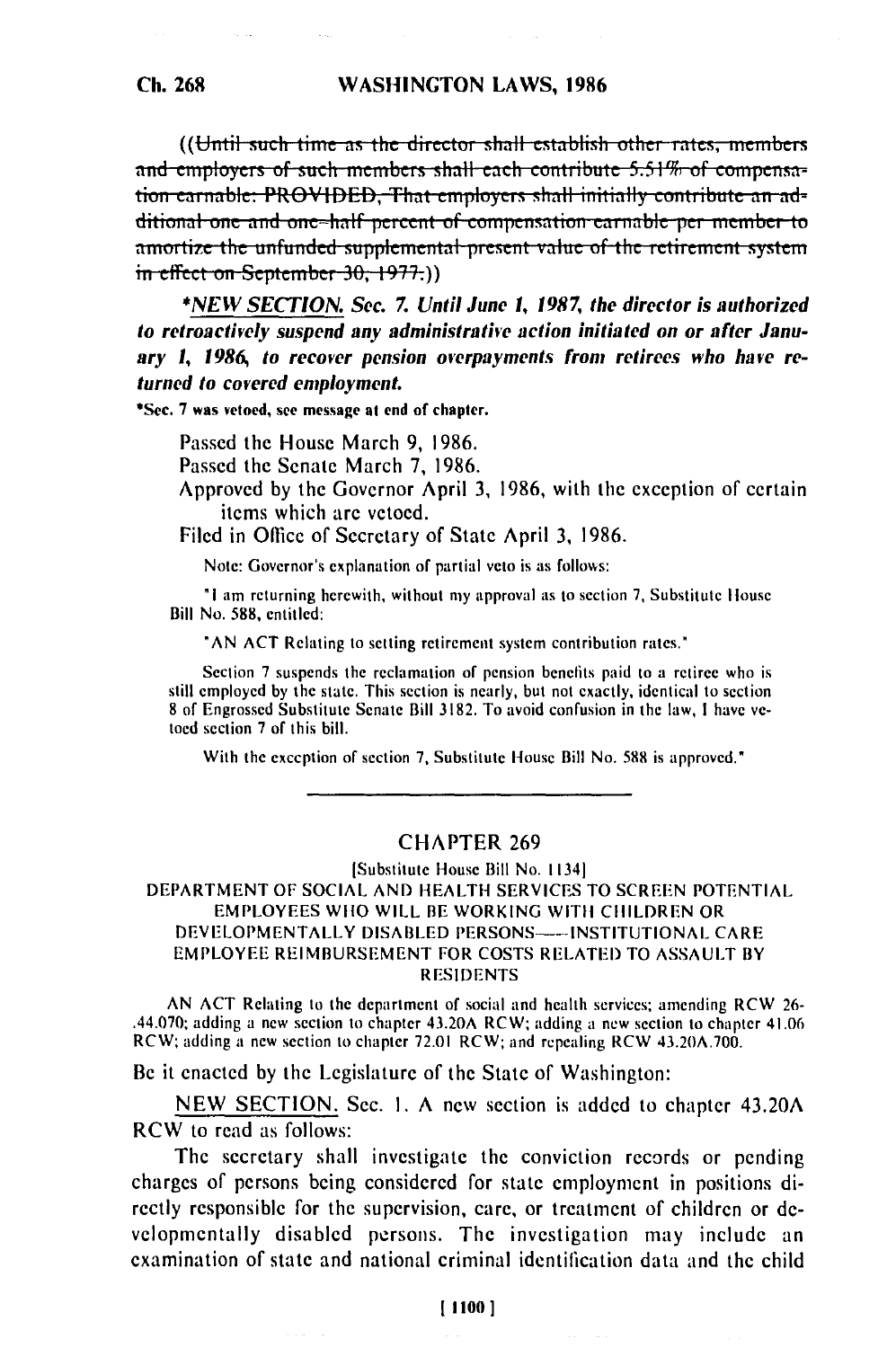abuse and neglect register established under chapter 26.44 RCW. The secretary shall use the information solely for the purpose of determining the character, suitability, and competence of these applicants. Criminal justice agencies shall provide the secretary such information as they may have and that the secretary may require for such purpose. If necessary, persons may be employed on a conditional basis pending completion of the background investigation.

NEW SECTION. Sec. 2. A new section is added to chapter 41.06 RCW to read as follows:

The state personnel board shall adopt rules, in cooperation with the secretary of social and health services, for the background investigation of persons being considered for state employment in positions directly responsible for the supervision, care, or treatment of children or developmentally disabled persons.

Sec. 3. Section 6, chapter 35, Laws of 1969 ex. sess. as last amended by section 6, chapter 97, Laws of 1984 and RCW 26.44.070 are each amended to read as follows:

The department shall maintain a central registry of reported cases of child abuse or abuse of an adult dependent person and shall adopt such rules and regulations as necessary in carrying out the provisions of this section. Records in the central registry shall be considered confidential and privileged and will not be available except upon court order to any person or agency except **(1)** law enforcement agencies as defined in this chapter in the course of an investigation of alleged abuse or neglect; (2) protective services workers or juvenile court personnel who are investigating reported incidents of abuse or neglect; (3) department of social and health services personnel who are investigating the character and/or suitability of an agency and other persons who are applicants for licensure, registration, or certification, or applicants for employment with such an agency or persons, or under contract to or employed by an agency or persons directly responsible for the care and treatment of children, expectant mothers, or adult dependent persons pursuant to chapter 74.15 RCW; (4) department of social and health services personnel who are investigating the character, suitability, and competence of persons being considered for employment with the department in positions directly responsible for the supervision, care, or treatment of children or developmentally disabled persons pursuant to chapters 43.20A and 41.06 RCW; **(5)** department of social and health services personnel who are investigating the character or suitability of any persons with whom children may be placed under the interstate compact on the placement of children, chapter 26.34 RCW;  $((\frac{f}{f})^2)$  (6) physicians who are treating the child or adult dependent person or family;  $((6))$  (7) any child or adult dependent person named in the registry who is alleged to be abused or neglected, or his or her guardian ad litem and/or attorney; (((7))) (8) a parent, guardian, or other person legally responsible for the welfare and safety of the child or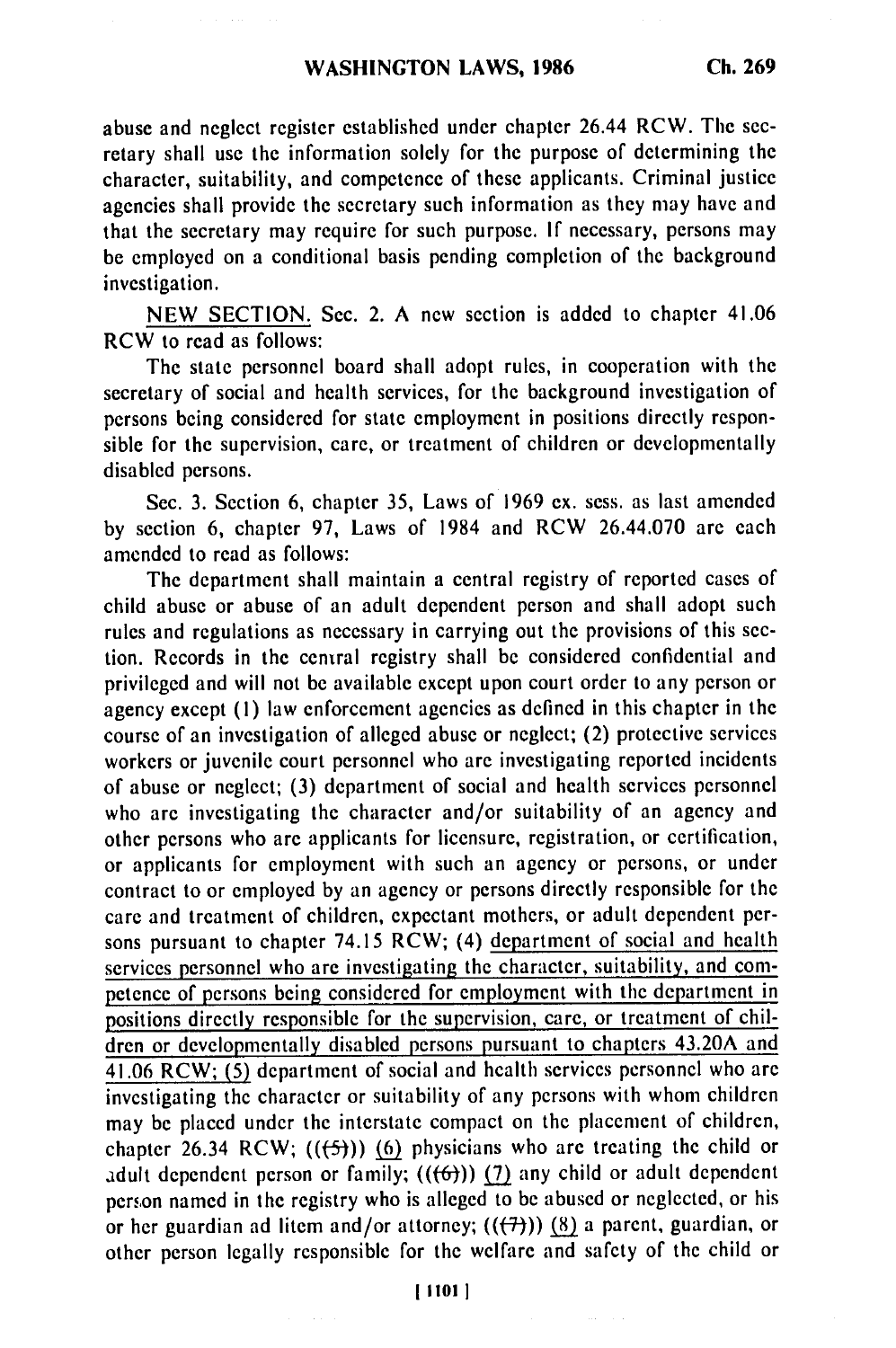adult dependent person named in the registry;  $((\theta))$  (9) any person engaged in a bona fide research purpose, as determined by the department, according to rules and regulations, provided that information identifying the persons of the registry shall remain privileged; and  $((\theta))$  (10) any individual whose name appears on the registry shall have access to his own records. Those persons or agencies exempted by this section from the confidentiality of the records of the registry shall not further disseminate or release such information so provided to them and shall respect the confidentiality of such information, and any violation of this section shall constitute a misdemeanor.

\*NEW SECTION. Sec. 4. A new section is added to chapter 72.01 RCW to read as follows:

(i) For purposes of this section only, "assault" means an unauthorized touching of an employee by a resident, patient, or juvenile offender resulting in physical injury to the employee.

(2) In recognition of the hazardous nature of employment in state institutions, the legislature hereby provides a supplementary program to reimburse institutional care employees of the department of social and health services for some of their costs attributable to their being the victims of assault by residents, patients, or juvenile offenders. This program shall be limited to the reimbursement provided in this section.

(3) An employee is only entitled to receive the reimbursement provided in this section if the secretary of social and health services, or the secretary's designee, finds that each of the following has occurred:

(a) A resident or patient has assaulted the employee and as a result thereof the employee has sustained demonstrated physical injuries which have required the employee to miss days of work;

(b) The assault cannot be attributable to any extent to the employee's negligence, misconduct, or failure to comply with any rules or conditions of employment; and

(c) The department of labor and industries has approved the employce's workers' compensation application pursuant to chapter 51.32 RCW.

(4) The reimbursement authorized under this section shall be as follows:

(a) The employee's accumulated sick leave days shall not be reduced for the workdays missed;

(b) For each workday missed for which the employee is net eligible to receive compensation under chapter 51.32 RCW, the employee shall receive full pay; and

(c) In respect to workdays missed for which the employee will receive or has received compensation under chapter 51.32 RCW, the employee shall be reimbursed in an amount which, when added to that compensation, will result in the employee receiving full pay for the workdays missed.